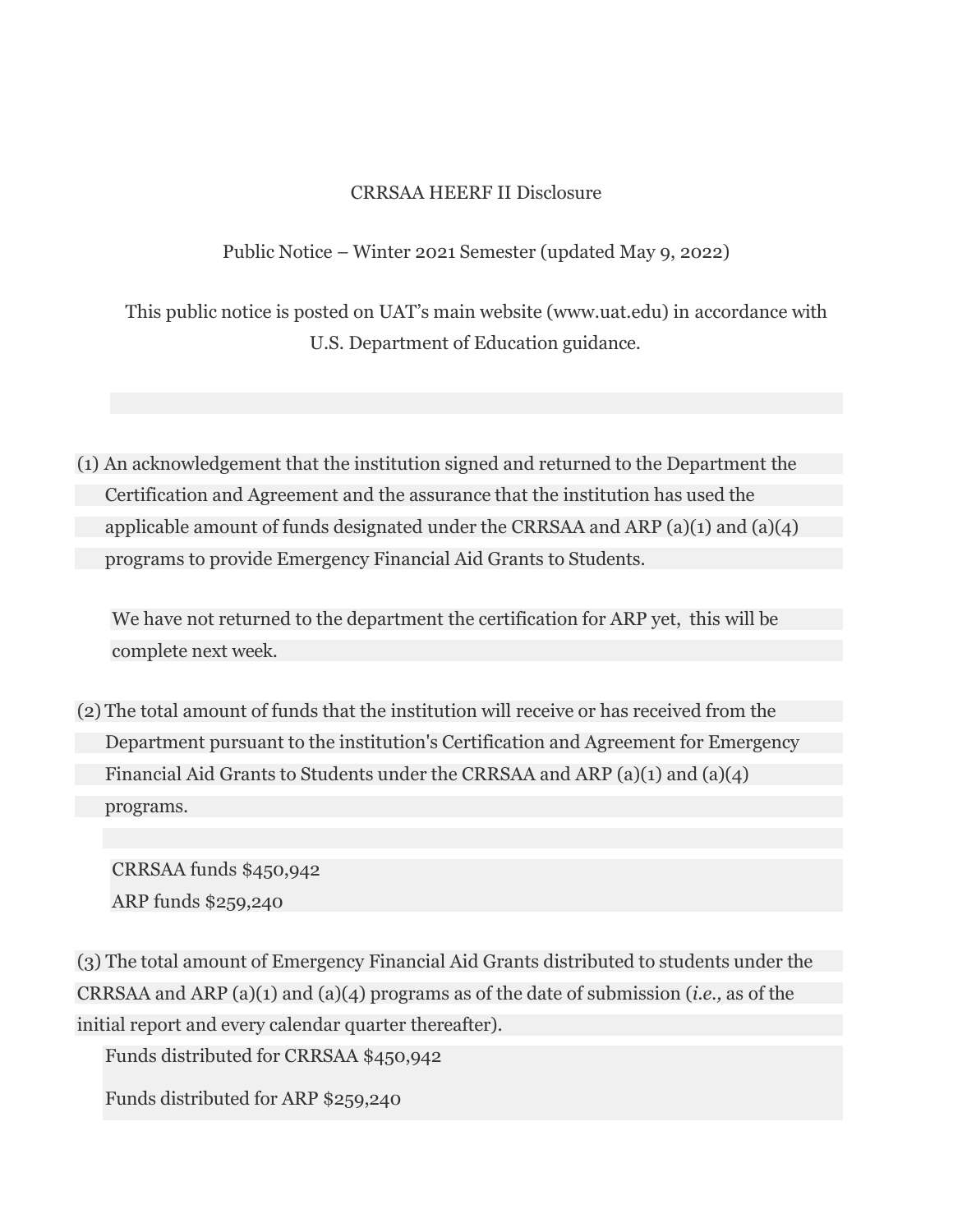(4) The estimated total number of students at the institution that are eligible to receive Emergency Financial Aid Grants to Students under the CRRSAA and ARP (a)(1) and (a)(4) programs.

Total number of students eligible to receive CRRSAA, 989.

Total number of students eligible to receive ARP (a)(1) and (a)(4), 891.

(5) The total number of students who have received an Emergency Financial Aid Grant under CRRSAA and ARP  $(a)(1)$ and  $(a)(4)$  programs

Total number of students who received funds under CRRSAA, 434.

Total number of students who received funds under ARP (a)(1) and (a)(4), 558.

(6) The method(s) used by the institution to determine which students receive Emergency Financial Aid Grants and how much they would receive under the CRRSAA and ARP (a)(1) and (a)(4) programs.

- The formula was designed for two kinds of grants:
	- § Disburse 80% of the total funding among all eligible students.
	- § \$360,753.60 in Uniform Grant funds was set aside, the "Set Aside Amount".
	- The Set Aside Amount was allocated in a predetermined amount per student, accounting for all eligible students accepting the grant.
	- § The grants were distributed among those Eligible students who affirmatively accepted the grant.
	- § The amounts distributed to the students were based on an allocation formula that gave higher priority to students with greater financial need.

A student's Estimate Family Contribution (EFC) was utilized to determine students with greater financial need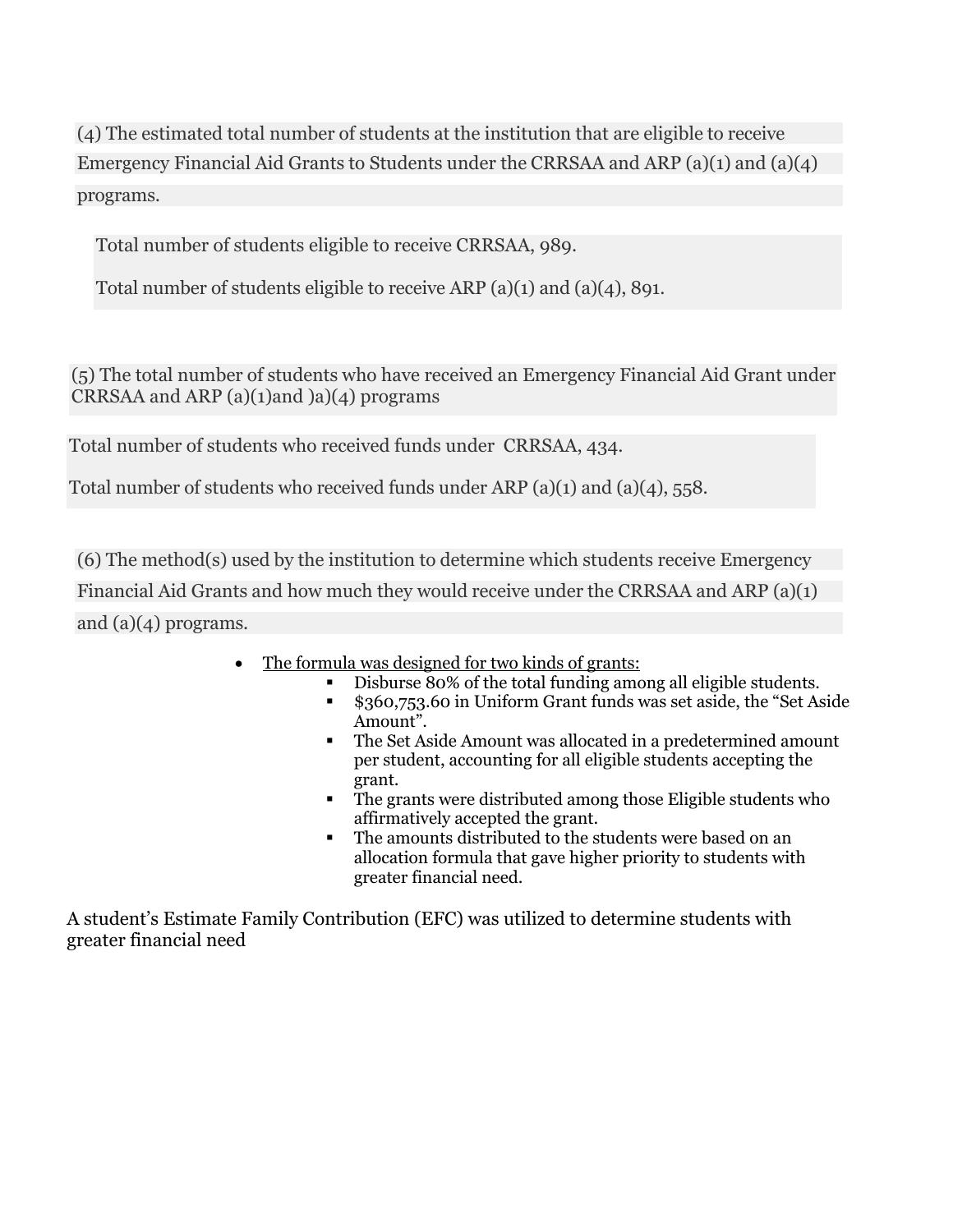### **CRRSSAA First Round**

- Uniform Grant disbursements were awarded as follows:
	- § Students who had an EFC of Zero:
		- o Full time students were awarded \$1,400.00
		- o Part-time or less than part-time were awarded \$700.00
		- $\circ$   $\frac{3}{4}$  time students were awarded \$1,000.00
		- § Students who had an EFC of 1-5000:
			- o Full-time students were awarded \$800.00
			- o Part-time or less than part-time were awarded \$400.00.
			- o ¾ time students were awarded \$600.00
			- o Part-time or less than part-time were awarded \$300.00
			- $\circ$   $\frac{3}{4}$  time students were awarded \$450.00
		- § Students who had an EFC >5,000 or No FAFSA 20-21:
			- o Full time students were awarded \$600.00
			- o Part-time or less than part-time were awarded \$300.00
			- $\circ$   $\frac{3}{4}$  time students were awarded \$450.00

#### **Additional Emergency Grants**

- The remaining 20% portion of the student funding was reserved from the start for additional funding based on individual need and urgency.
- § Additional Emergency Grants were open for application and awarded from May 2021 to August 2021
- § Any of the grant funds not accepted from the Uniform Grants were rolled over to be used for Additional Emergency Grants.
- § A total of \$27,150.00 was issued as Additional Emergency Aid grants.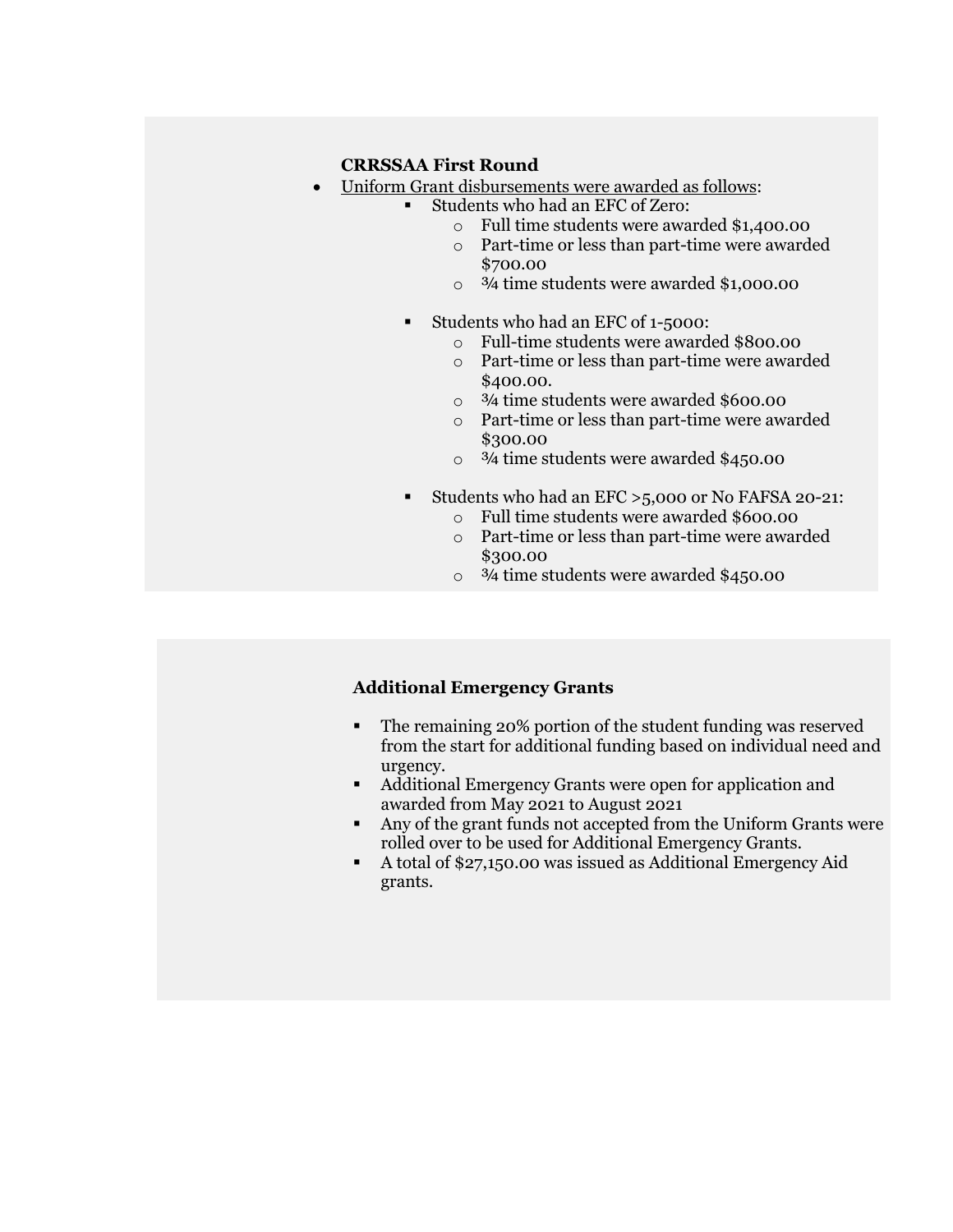# **CRRSSAA Third Round – to eligible students**

- § This portion of the student funds were unclaimed amounts from the original HEERF II Uniform and Additional Emergency Aid grant amounts, as described above.
- The amounts distributed to the students were based on an allocation, giving higher priority to students with greater financial need who elected to participate. EFC was utilized to determine students with greater financial need.
- Third Round disbursements were awarded as follows:
	- Students who had an EFC of Zero:
		- o Full time students were awarded \$255.75
		- o Less than Part-time were awarded \$76.73
		- o Part-time students were awarded \$127.88
		- o ¾ time students were awarded \$191.81
	- Students who had an EFC of 1-5000:
		- o Full time students were awarded \$204.60
		- o Less than part-time were awarded \$51.15
		- o Part-time students were awarded \$102.30
		- $\circ$   $\frac{3}{4}$  time students were awarded \$153.45
	- Students who had an EFC > 5,000 or No FAFSA 20-21
		- o Full time students were awarded \$102.30 awarded o Part-time or less than part-time students were
		- awarded \$51.15
		- $\circ$  3/4 time students were awarded \$76.73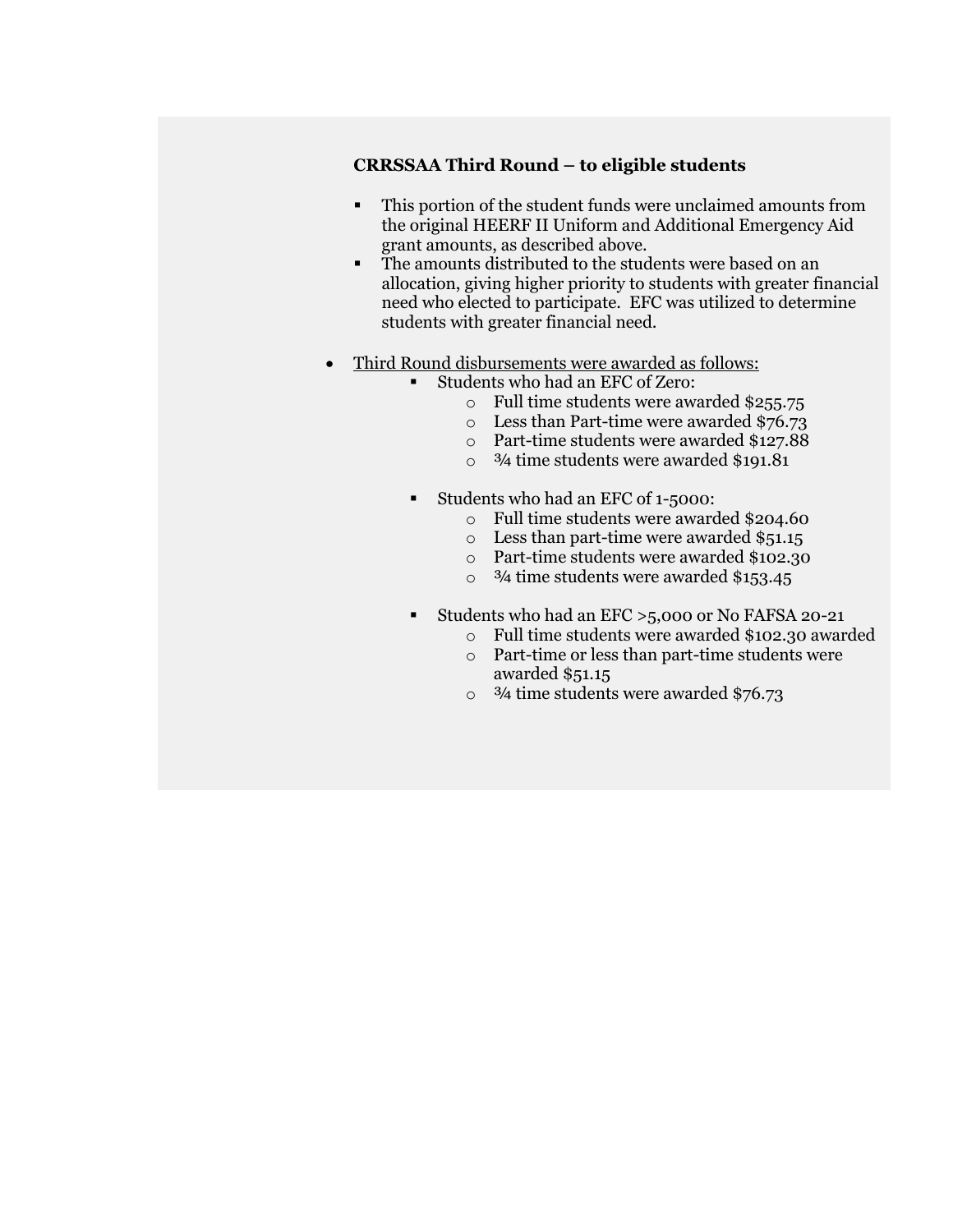## **ARP Grant disbursements were awarded as follows:**

- Students who had an EFC of Zero
	- o Full time students were awarded \$745.00
	- o Less than Part-time were awarded \$223.50
	- o Part-time students were awarded \$372.50
	- $\circ$   $\frac{3}{4}$  time students were awarded \$558.75
- § Students who had an EFC of 1-5000
	- o Full time students were awarded \$596.00
	- o Less than Part-time were awarded \$178.00
	- o Part-time students were awarded \$298.00
	- o ¾ time students were awarded \$447.00
- § Students who had an EFC >5,000 or No FAFSA 20-21
	- o Full time students were awarded \$296.81.00
	- o Less than Part-time were awarded \$90.52
	- o Part-time students were awarded \$148.40
	- $\degree$  3/4 time students were awarded \$222.61

(7) Any instructions, directions, or guidance provided by the institution to students concerning the Emergency Financial Aid Grants.

and then apply for funding. Submitting a request for funds does not guarantee that a student will receive a grant. Students who are or were enrolled in an institution of higher education during the COVID-19 national emergency are eligible for emergency financial aid grants from the HEERF, regardless of whether they completed a Free Application for Federal Student Aid (FAFSA) or are eligible for Title IV. This act requires that institutions prioritize students with exceptional financial need, and therefore, students will need to request

Under U.S. Department of Education guidelines for the program, students may use these funds to help with expenses that were incurred in relation to the disruption of campus operations due to the Coronavirus, such as tuition, food, housing, course materials, health care (including mental health care), childcare, and technology-related expenses.